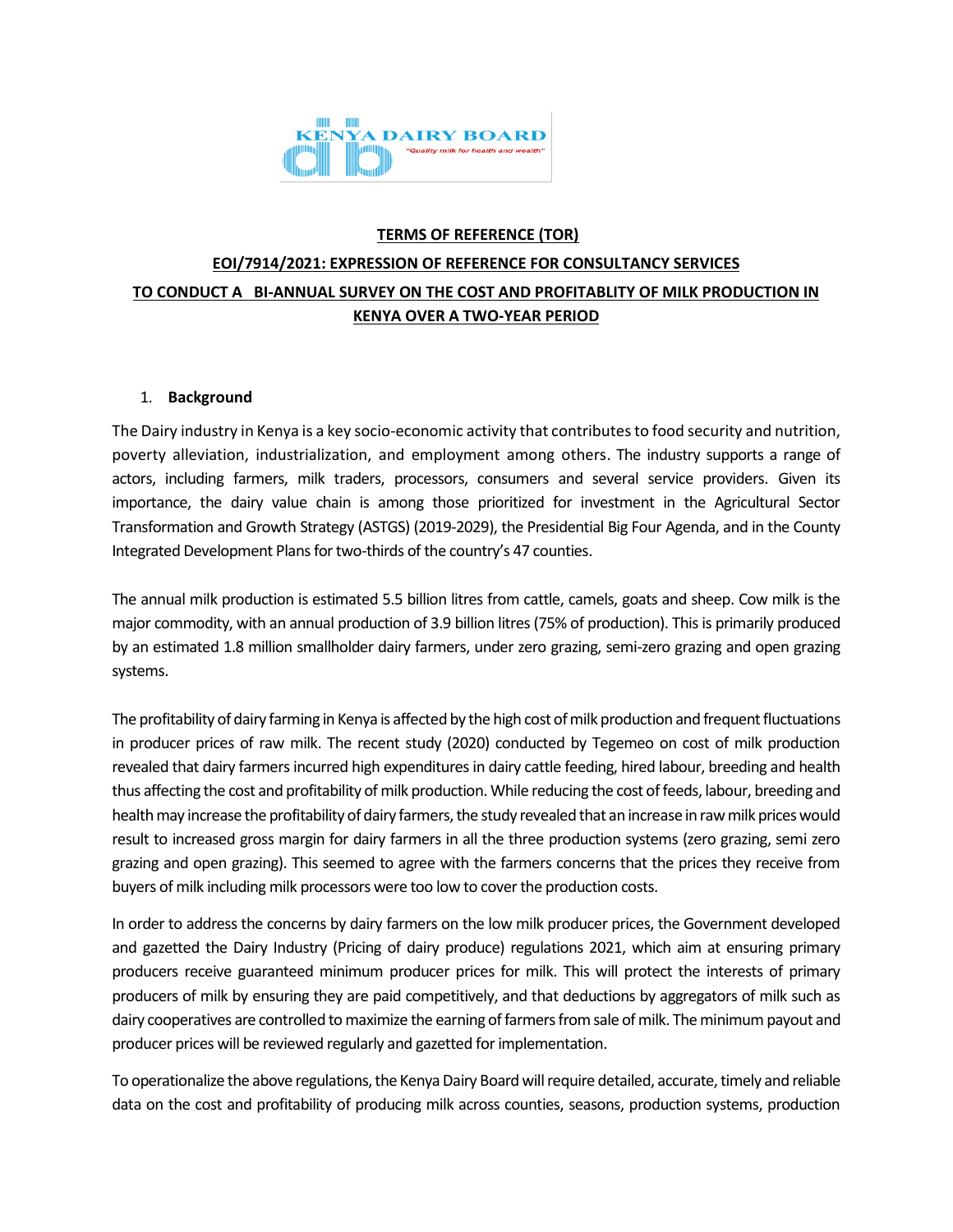scales, commercialization levels, and rural and peri urban set ups. This tender document therefore seeks to engage a consultant to collect and report on this data bi-annually for a period of two years to facilitate decision making by Government on minimum producer and payout prices for raw milk.

## **1.1. General objective.**

To develop a framework and undertake bi-annual collection, analysis, and reporting on cost of milk production and profitability in Kenya over a two-year period.

## **1.2. Specific objectives.**

- (a) Develop and operationalize an efficient, reliable, representative and cost-effective framework/methodology for bi-annual collection of data on milk production trends, and cost of milk production and profitability in Kenya.
- (b) Bi-annually collect, analyze, validate, and report to Kenya Dairy Board on milk production trends, and cost of milk production and profitability in Kenya by county, and scales and systems of milk production, among others.
- (c) Identify and establish in details the key variables that contribute to the cost of milk production and their relative importance across counties, and milk production systems and scales, among other variables.
- (d) Based on the findings of the study, propose to Kenya Dairy on a bi-annual basis the minimum producer prices that should be gazetted to ensure profitability of farmers, while taking into account the efficiency of other dairy business operators and access of milk by consumers.
- (e) Clearly identify the major challenges impacting on efficiency of milk production and propose key interventions to manage the cost of producing milk, leading to improved efficiency of the production and market systems.
- (f) Identify and recommend opportunities for digitization of data collection and reporting relevant to this assignment.
- (g) Develop pricing model for raw milk based on the analyzed data.

## **2. Scope of services, tasks and expected deliverables.**

## **2.1. Scope of services**

The scope of the consultancy services will be to:

- (a) Develop a framework for collecting data on the cost and profitability of milk production in Kenya.
- (b) Using the framework to bi-annually collect, analyze, and report on the cost and profitability milk production in Kenya for a two-year period.
- (c) Bi-annually propose minimum payout and producer prices for milk based on the findings of (b) above.

The framework and data sampling should cover at least twenty-five counties. The selected should have a fair representation of the: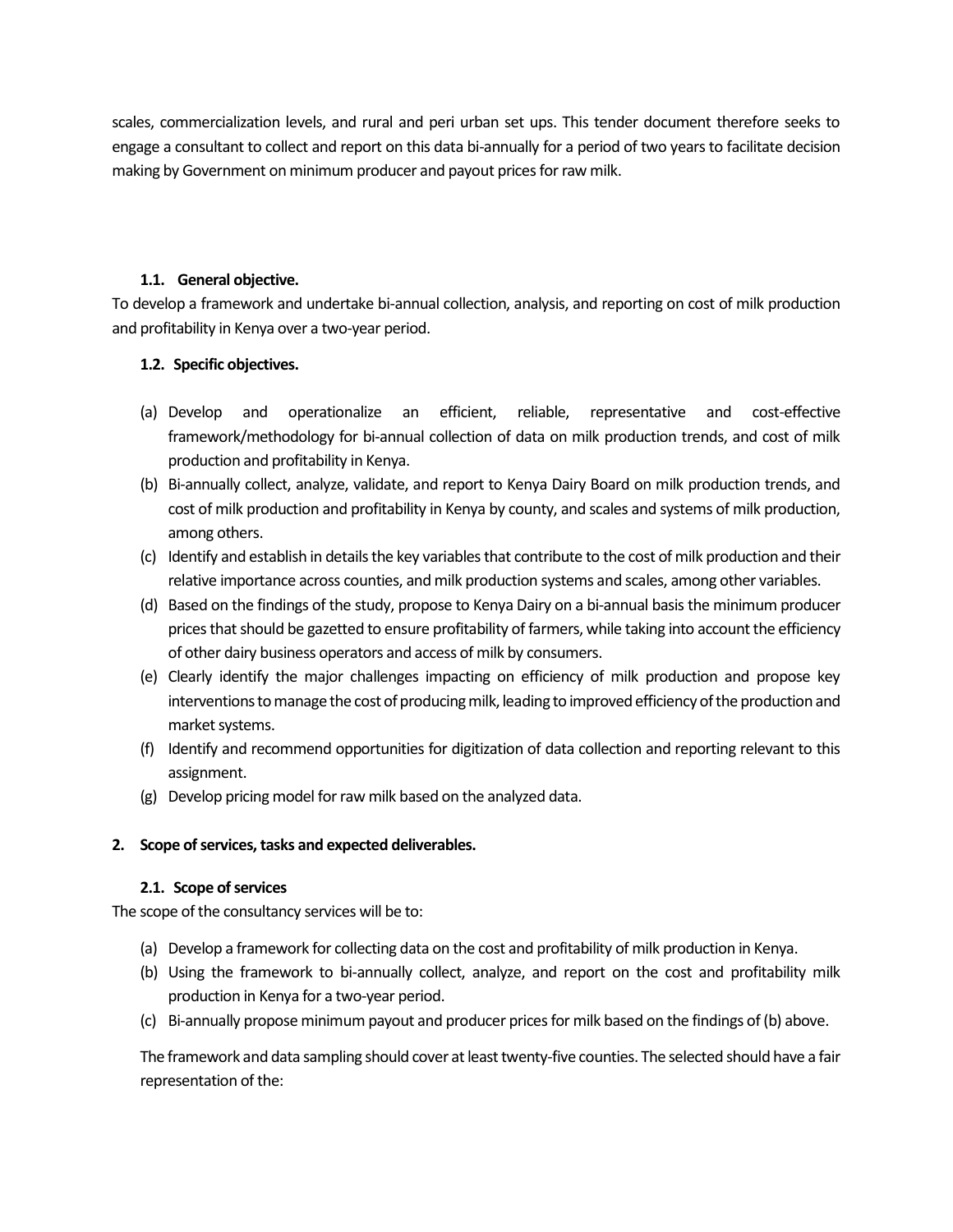- i. Key milk sheds in Kenya
- ii. Different agro-ecological zones in the country
- iii. Milk production potential of different counties (high, medium and low)
- iv. Different systems of milk production in the country (zero-grazing, semi-zero grazing, and open grazing)
- v. Scales of milk production (small, medium and large)
- vi. Degree of commercialization of dairy farming (commercial, semi-commercial, and typical farms)
- vii. Peri-urban and rural production of milk
- viii. Extent of automation within the value chain and potential of digitization of dairy production and market systems for increased efficiency.

# **2.2. Key tasks**

The key activities to be undertaken by the consultant include:

- (a) Designing an appropriate and effective framework for collection of data on milk production and profitability in Kenya
- (b) Bi-annually collecting data, analyzing, validating and reporting on milk production and profitability in Kenya.
- (c) Developing a price model for use in determining the pricing structure for raw milk in the industry.
- (d) Exploring ways of digitizing collection and reporting of data on milk production and profitability in Kenya.

# **2.3. Deliverables**

The deliverables for the assignment will be as follows

- (a) Inception report for the assignment
- (b) Report of proposed framework to collect data on milk production and profitability in Kenya.
- (c) Bi-annual reports on cost and profitability of milk production in Kenya and proposed minimum payout and producer pricing of milk
- (d) Final report on cost of milk production and profitability in Kenya and proposed pricing model for dairy produce
- (e) Proposal on digitization of data collection and reporting on cost of milk production and profitability in Kenya

# **2.4 Eligibility criteria**

Interested firms must provide information demonstrating that they have the required qualifications and relevant experience to perform the services. The shortlisting criteria on required qualifications and experience of the firm are:

Experience in the assignment including technical and managerial capability of the firm.

Number of years in business working on the area of assignment.